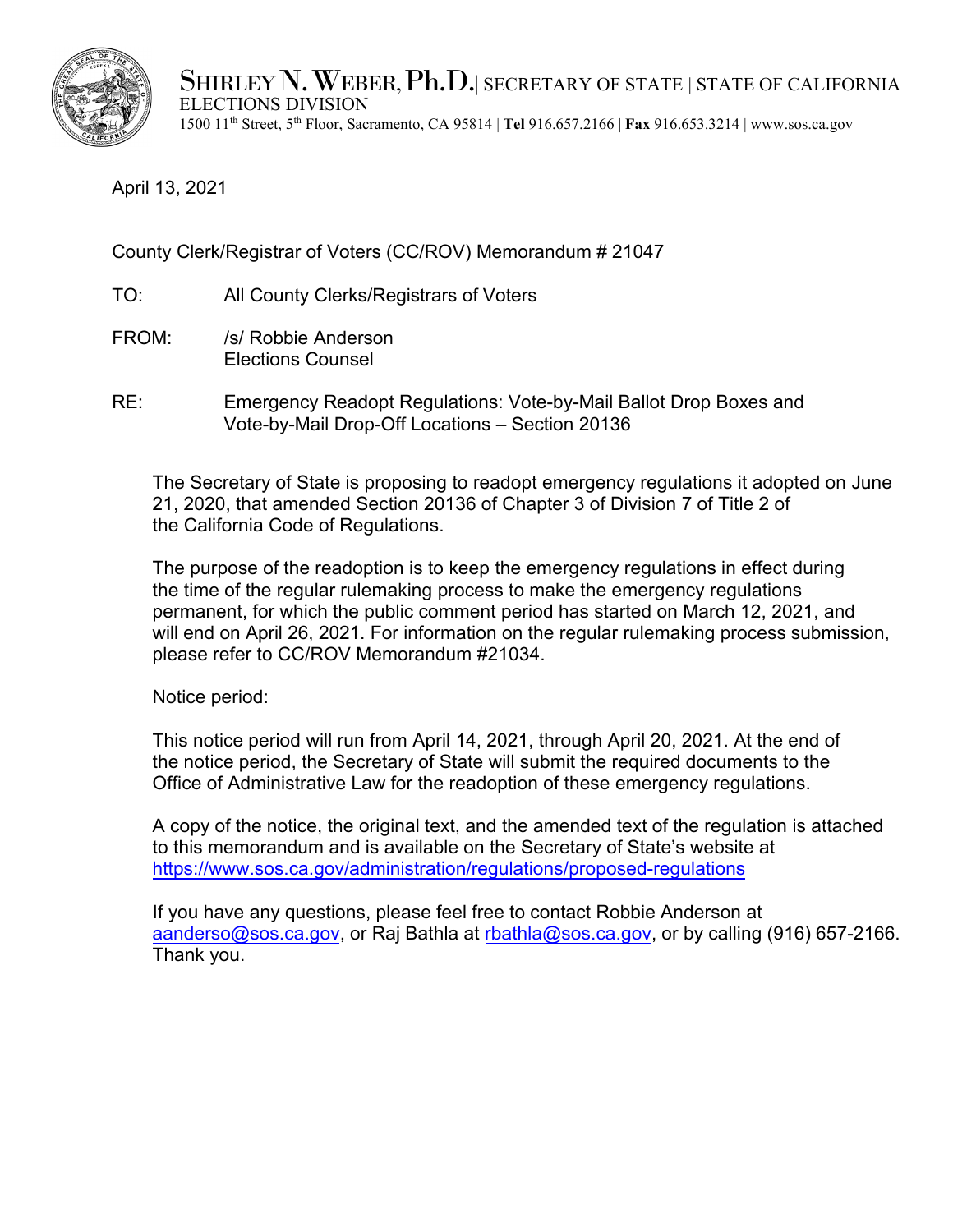### **California Secretary of State**

# **Proposed Regulatory Action: Vote-by-Mail Ballot Drop Boxes and Vote-by-Mail Drop-Off Locations (Readoption of Emergency Regulations)**

# **Finding of Emergency**

Government Code section  $11346.1(a)(2)$  requires that, at least five working days prior to submission of the proposed emergency action to the Office of Administrative Law, the adopting agency provide a notice of the proposed emergency action to every person who has filed a request for notice of regulatory action with the agency. After submission of the proposed emergency to the office of Administrative Law, the Office of Administrative Law shall allow interested persons five calendar days to submit comments on the proposed emergency regulations as set forth in Government Code section 11349.6. (1 California Code of Regulations, Section 48.)

### **INFORMATIVE DIGEST AND STATEMENT OF EMERGENCY**

The Secretary of State published the 45-day notice for public comments on March 12, 2021, to adopt the changes proposed in these emergency regulations through the regular rulemaking process, as a Certificate of Compliance action. However, the regular rulemaking process will not be complete before the emergency regulations are expired. Therefore, additional time is needed to keep the emergency regulations in effect until the regular rulemaking process is completed.

These emergency regulations avoid serious harm to the public peace, health, safety, and general welfare by doing the following:

• Provide greater flexibility to county elections officials in retrieving ballots from unstaffed drop boxes every 48 hours instead of 24 hours.

On February 19, 2021, the California legislature passed, and the Governor signed, Senate Bill (SB) 29. This bill extended the existing law requirements that required the county elections officials to mail a ballot to every registered voter for the November 3, 2020, statewide general election to all elections conducted prior to January 1, 2022. Since this law is still in effect, the need regarding the deployment of additional vote-by-mail ballot drop boxes remains unchanged from the time the initial emergency regulations were adopted.

Additionally, COVID-19 restrictions regarding social distancing are still in place and most California counties are still working with reduced in-person staff. Therefore, the emergency related to the retrieval of ballots from unstaffed drop boxes remains unchanged.

#### Regulatory Compatibility

The Secretary of State has determined that these proposed regulations are not inconsistent or incompatible with existing regulations. After conducting a review for any regulations that would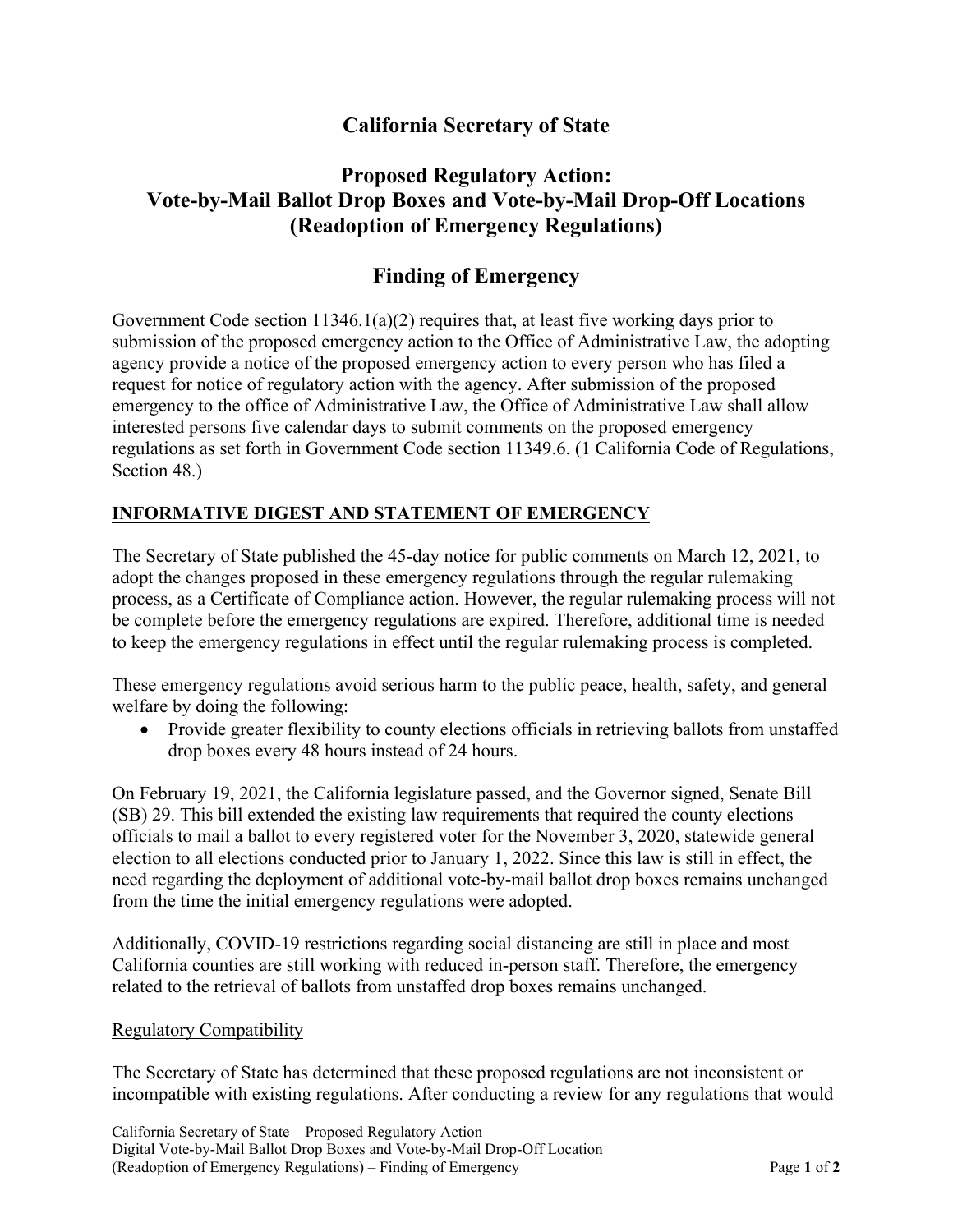relate to or affect this area, the Secretary of State has concluded that these are the only regulations that concern Vote-by-Mail Ballot Drop Boxes and Vote-by-Mail Drop-Off Locations in California.

Local Mandate Determination

Mandate on local agencies or school districts: None

Estimate of Cost Savings

Cost savings to any state agency: None

Reimbursable cost to any local government agencies: None

Nondiscretionary cost or savings to local government agencies: None

Cost or savings in federal funding to the state: None

#### **NECESSITY STATEMENT**

These proposed regulations are necessary to ensure that all elections until January 1, 2022, are conducted in an orderly fashion and without putting at risk the health and safety of Californians during the COVID-19 crisis and consistent with the health and safety guidelines issued by the Centers for Disease Control and Prevention (CDC), and local public health officials.

#### **AUTHORITY AND REFERENCE**

Section 12172.5, Government Code; and Section 10 and 3025, Elections Code. Reference: Section 3025, Elections Code.

#### **INCORPORATED BY REFRENCE**

• OAL file no. 2020-0616-01E

#### **DOCUMENTS RELIED UPON**

• Senate Bill 29 of 2021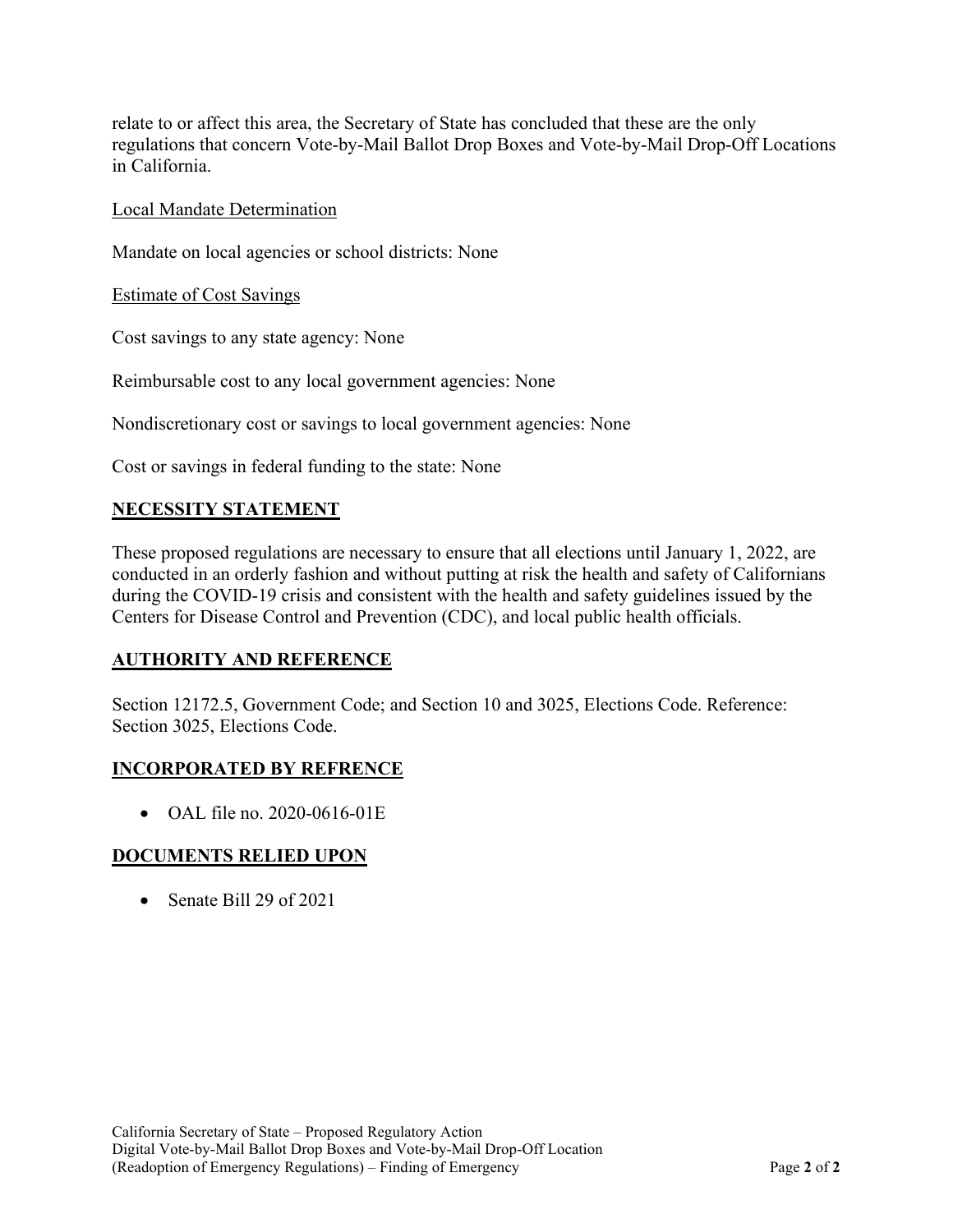### **California Secretary of State**

# **Proposed Regulatory Action: Vote-by-Mail Ballot Drop Boxes and Vote-by-Mail Drop-Off Locations (Readoption of Emergency Regulations)**

# **Proposed Regulation Text Showing Changes to Permanent Regulation Text**

*Note: The Secretary of State is proposing no changes to the Emergency Regulation Text as part of the readoption regulatory action. The changes to the Permanent Regulation Text shown here are the same as reflected in the currently effective Emergency Regulation Text.* 

Title 2. Administration Division 7. Secretary of State Chapter 3. Voting Locations Article 1. Vote-by-Mail Ballot Drop Boxes and Vote-by-Mail Drop-Off Locations

20136. Drop-off Location and Drop Box Hours. Public Notification. Collection Times. (a) The county elections official shall publicly announce the locations of drop-off locations and drop boxes at least 30 days prior to the election. The announcement must include the days and estimated times a particular staffed drop box will be available. The announcement must also include information on accessibility, including wheelchair access, for each drop-off location and drop box. Information shall be included in the county's Voter Information Guide and Sample Ballot publications, included in vote-by-mail materials sent to voters, and conspicuously posted on the county elections official's website. In the event any changes are made to locations and/or schedules, the information posted on the elections official's website shall be updated within 24 hours.

(b) For the purpose of posting the locations on the Secretary of State's website and to include information in any relevant election materials, the county elections official shall notify the Secretary of State of the drop-off and drop box locations, and the dates and estimated hours of availability, at least 30 days prior to the election. In the event any changes are made to locations and/or schedules, the Secretary of State must be notified within 24 hours.

(c) Drop boxes shall be locked and covered, or otherwise made unavailable to the public until the  $29<sup>th</sup>$  day prior to the election, to ensure that no ballots or any other materials may be deposited before the vote-by-mail period begins. The elections official shall determine the appropriate method or design to make the drop boxes unavailable for use. Prior to use on the  $29<sup>th</sup>$  day before the election, all drop boxes shall be inspected for damage and to ensure they are empty.

(1) A county elections official who provides a drop box outside of their office throughout the year for the purpose of voters delivering completed voter registration affidavits shall not be required to lock and cover those drop boxes.

(2) In the event drop boxes are deployed on the  $60<sup>th</sup>$  day prior to an election for use by military and overseas voters, the provisions of this Article must be followed.

(d) Ballots shall be retrieved from drop boxes at times determined by the elections official, but shall be subject to the following: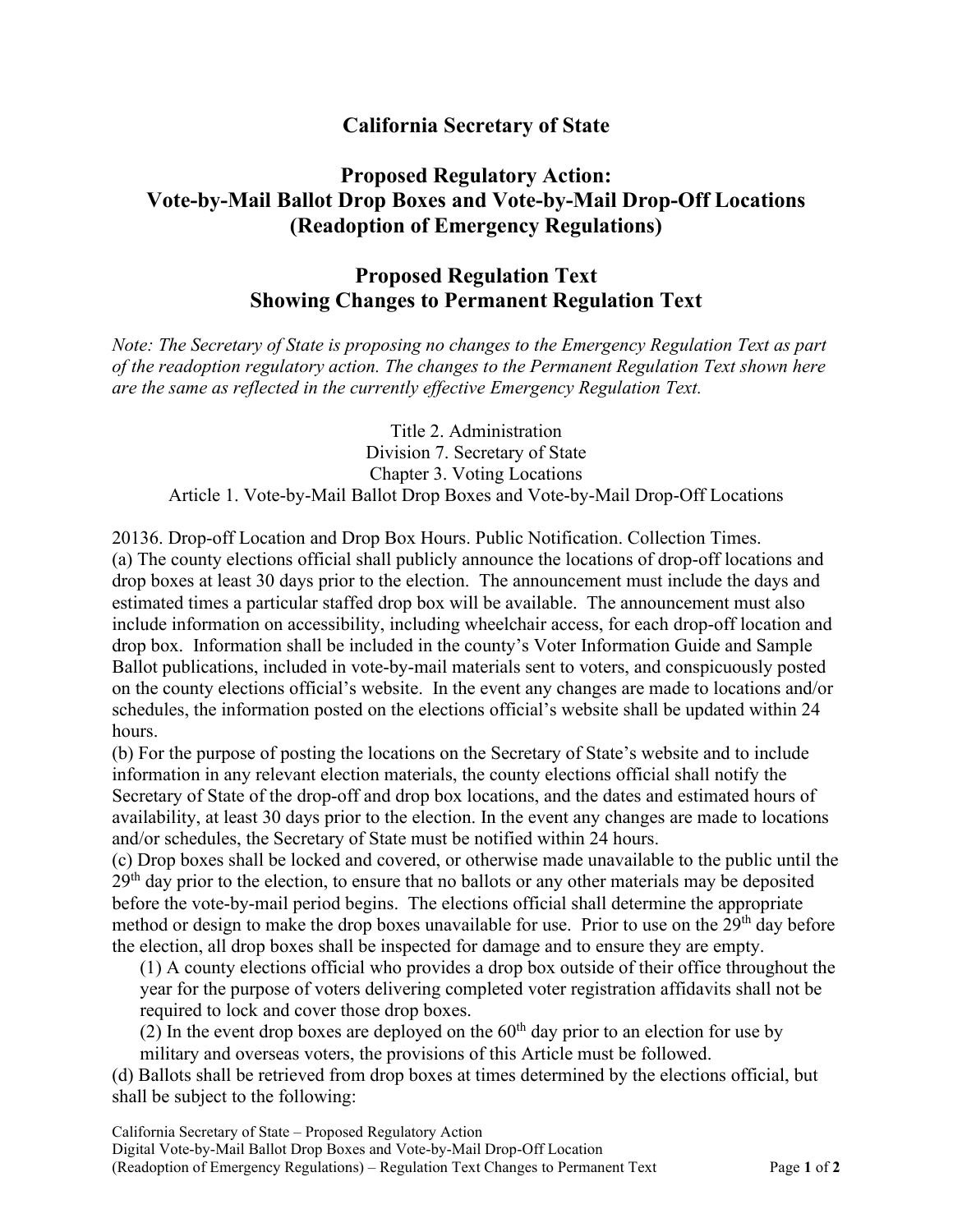(1) Ballots shall be retrieved from both staffed and unstaffed drop boxes at least every 96 hours, excluding Saturdays and Sundays, between the 29<sup>th</sup> day before the election and the  $10<sup>th</sup>$  day before an election.

(2) Ballots shall be retrieved from staffed drop boxes at least every 72 hours, excluding Saturdays and Sundays, after the 10th day before the election through the closing of the polls on Election Day. The elections official shall develop procedures for contacting locations of staffed drop boxes between ballot retrieval periods to determine if an additional retrieval is needed.

(3) Ballots shall be retrieved from unstaffed drop boxes every 24 48 hours, excluding Saturdays and Sundays, hours after the  $10<sup>th</sup>$  day prior to an election through the closing of the polls on Election Day.

(e) Upon the closing of the polls on Election Day, all drop boxes shall be locked and covered or otherwise made unavailable at 8:00 p.m. to ensure that no ballots are dropped off after the polls have closed. In the event there are voters in line at 8:00 p.m., or a court order has been issued extending the time for the closing of the polls, the drop boxes may remain open until those voters have cast their ballot or the court order extending time has lapsed.

*Note: Authority cited: Section 12172.5, Government Code; and Sections 10 and 3025, Elections Code. Reference: Section 3025, Elections Code.*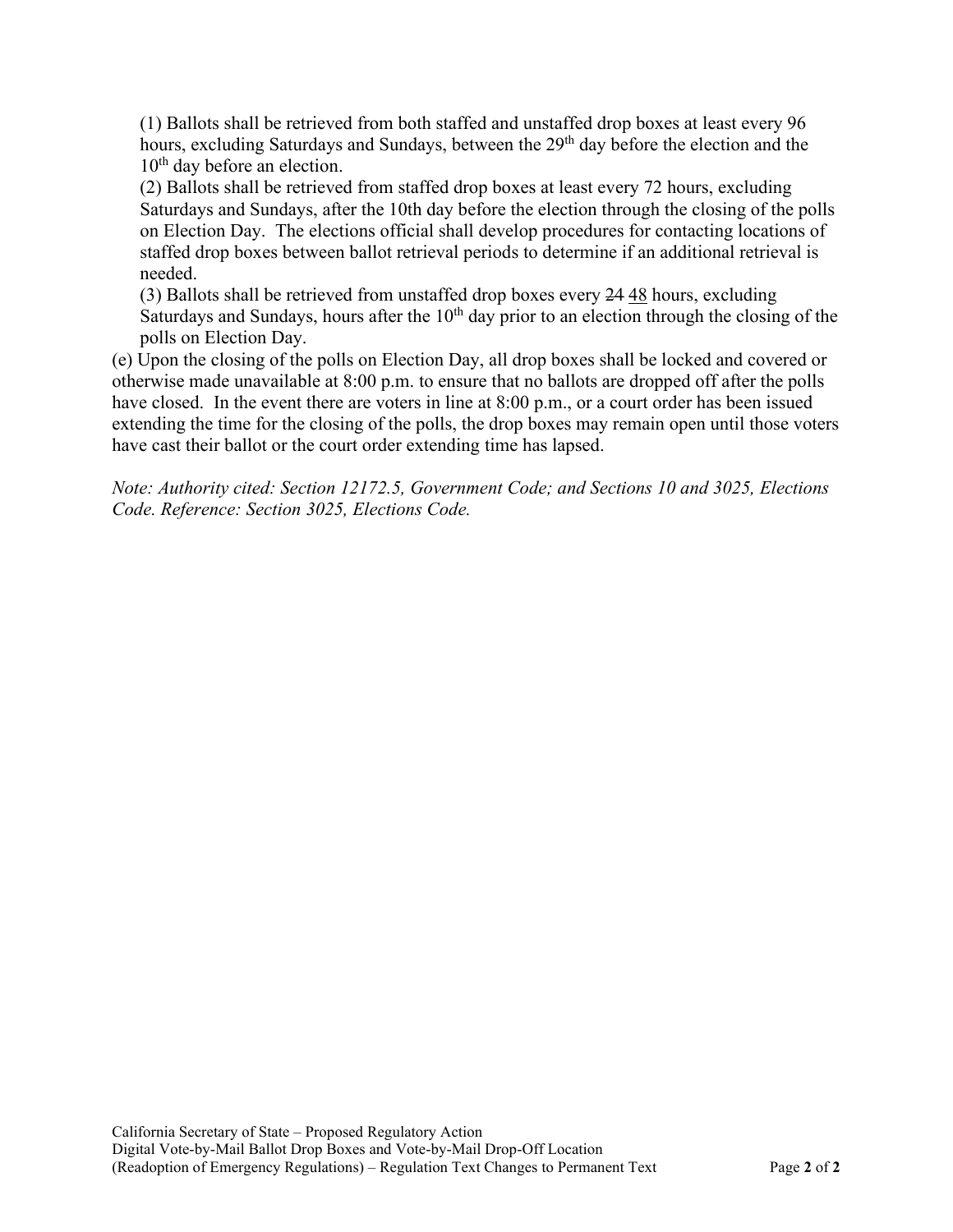### **California Secretary of State**

# **Proposed Regulatory Action: Vote-by-Mail Ballot Drop Boxes and Vote-by-Mail Drop-Off Locations (Readoption of Emergency Regulations)**

# **Proposed Regulation Text Showing Changes to Emergency Regulation Text**

*Note: The Secretary of State is proposing no changes to the Emergency Regulation Text as part of the readoption regulatory action.* 

Title 2. Administration Division 7. Secretary of State Chapter 3. Voting Locations Article 1. Vote-by-Mail Ballot Drop Boxes and Vote-by-Mail Drop-Off Locations

20136. Drop-off Location and Drop Box Hours. Public Notification. Collection Times. (a) The county elections official shall publicly announce the locations of drop-off locations and drop boxes at least 30 days prior to the election. The announcement must include the days and estimated times a particular staffed drop box will be available. The announcement must also include information on accessibility, including wheelchair access, for each drop-off location and drop box. Information shall be included in the county's Voter Information Guide and Sample Ballot publications, included in vote-by-mail materials sent to voters, and conspicuously posted on the county elections official's website. In the event any changes are made to locations and/or schedules, the information posted on the elections official's website shall be updated within 24 hours.

(b) For the purpose of posting the locations on the Secretary of State's website and to include information in any relevant election materials, the county elections official shall notify the Secretary of State of the drop-off and drop box locations, and the dates and estimated hours of availability, at least 30 days prior to the election. In the event any changes are made to locations and/or schedules, the Secretary of State must be notified within 24 hours.

(c) Drop boxes shall be locked and covered, or otherwise made unavailable to the public until the  $29<sup>th</sup>$  day prior to the election, to ensure that no ballots or any other materials may be deposited before the vote-by-mail period begins. The elections official shall determine the appropriate method or design to make the drop boxes unavailable for use. Prior to use on the 29<sup>th</sup> day before the election, all drop boxes shall be inspected for damage and to ensure they are empty.

(1) A county elections official who provides a drop box outside of their office throughout the year for the purpose of voters delivering completed voter registration affidavits shall not be required to lock and cover those drop boxes.

(2) In the event drop boxes are deployed on the  $60<sup>th</sup>$  day prior to an election for use by military and overseas voters, the provisions of this Article must be followed.

(d) Ballots shall be retrieved from drop boxes at times determined by the elections official, but shall be subject to the following: